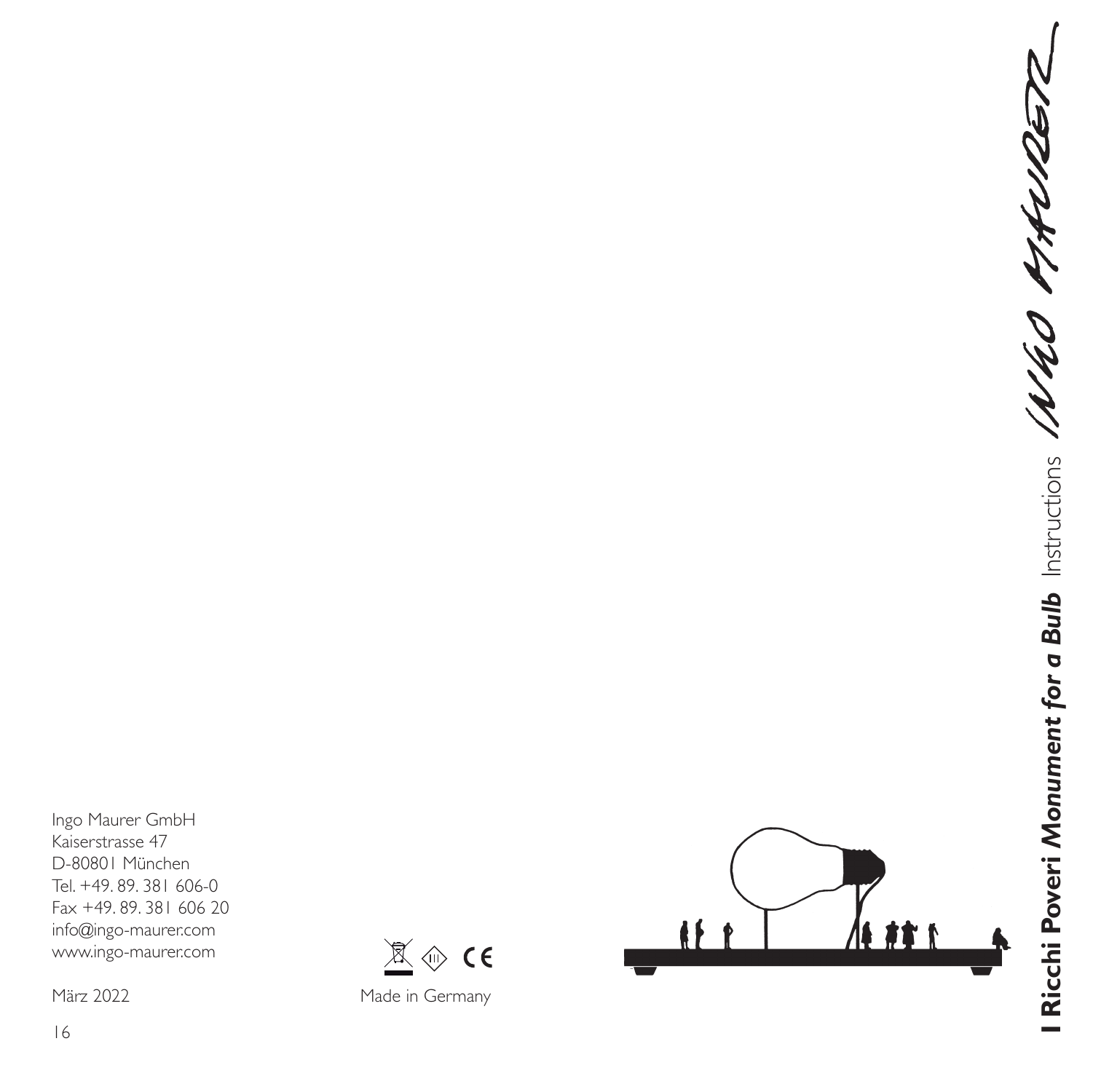#### **Montageanleitung**

**Bitte vor der Montage aufmerksam lesen und aufbewahren!**

#### **Instructions for assembly**

**Please read these instructions carefully before going any further, and keep them in a safe place for future reference!**

#### **Instructions de montage**

**À lire attentivement avant le montage et à conserver!**

# **Istruzioni di montaggio**

**Prima del montaggio, leggere attentamente le istruzioni e conservarle!**



**⑤**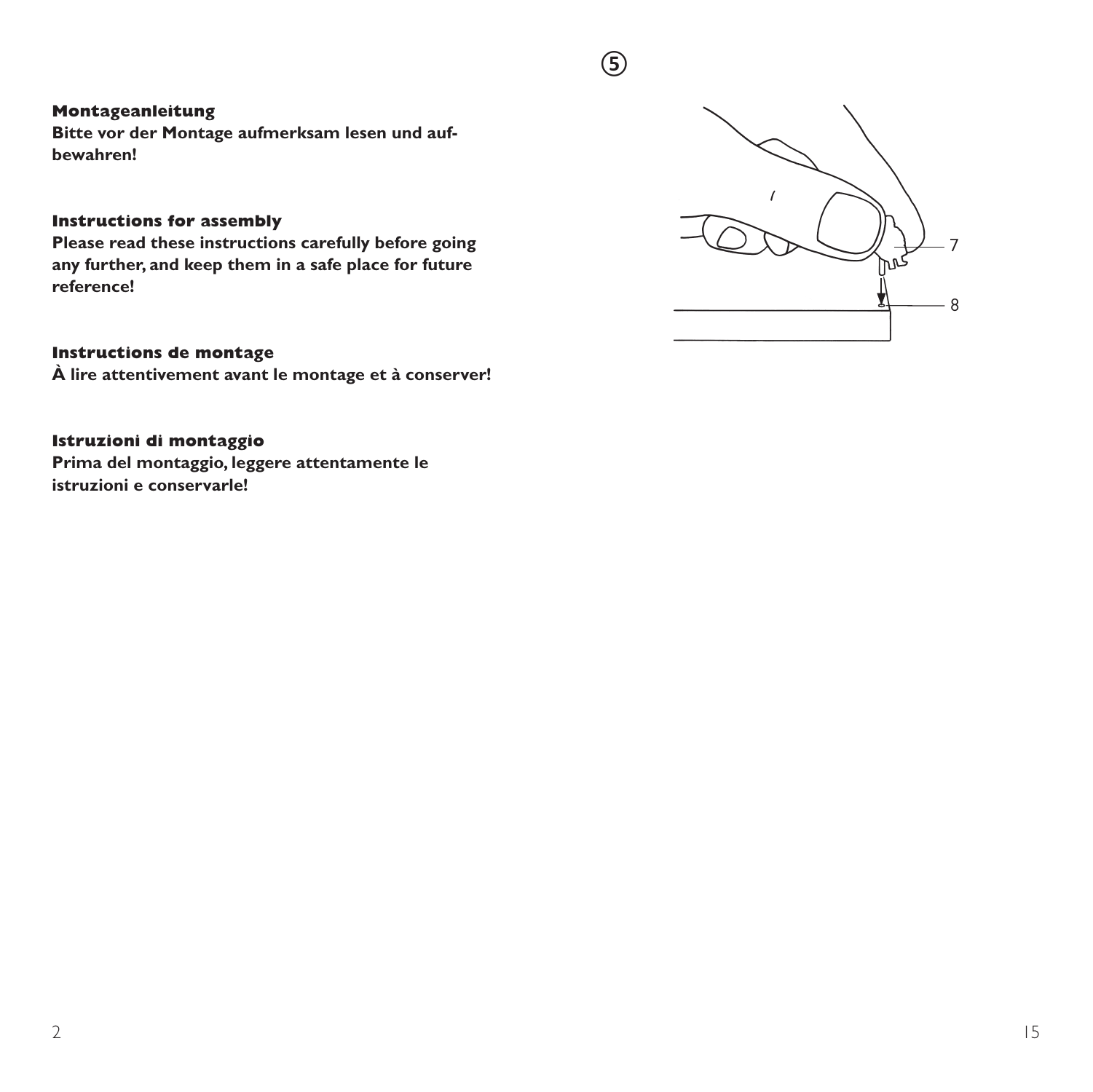

# **I Ricchi Poveri** *Monument for a Bulb ambient*

Ingo Maurer Team 2014 / 2022

| Deutsch  | Seite  |    |
|----------|--------|----|
| English  | Page   | 6  |
| Français | Page   | 8  |
| Italiano | Pagina | 10 |

| $\bigcirc$ |        |
|------------|--------|
|            | Q<br>6 |
|            | ⊀      |

| Zeichnungen Seite |        | 3  |
|-------------------|--------|----|
| Drawings          | Page   | 13 |
| Dessins           | Page   | 13 |
| Disegni           | Pagina | 13 |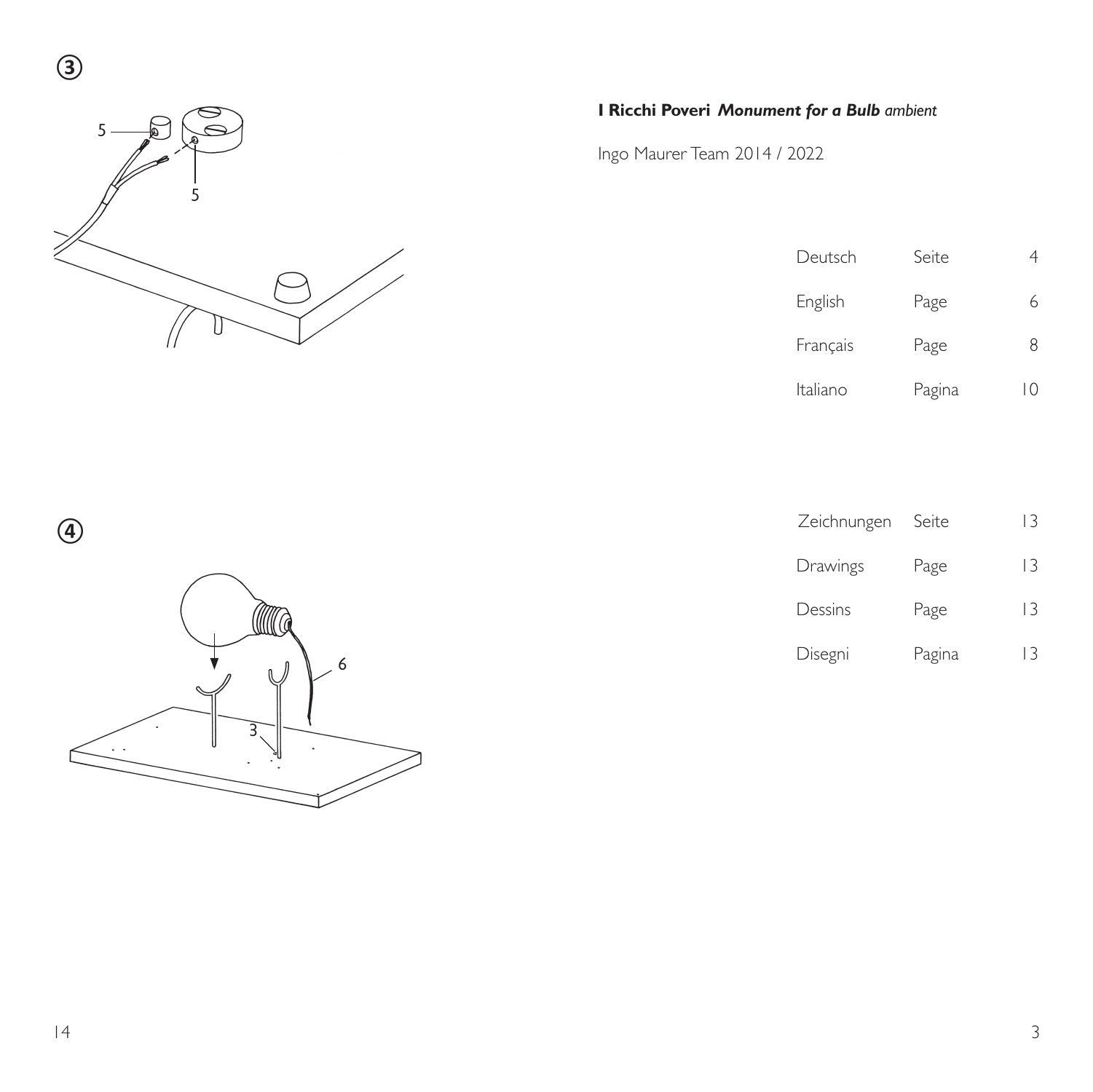**Achtung:** Die Fussplatte dieser Leuchte besteht aus massivem unbehandeltem Stahl (warmgewalzt), der mit einer Tafelschere zugeschnitten wird. Die dabei entstehende charakteristische Grobschnittkante weist eine zufällige Oberflächenstruktur auf. Bitte beachten Sie, daß dabei auch scharfe Kanten entstehen können.

Tragen sie die beiliegenden Handschuhe um Verletzungen zu vermeiden und die Fußplatte vor Fingerabdrücken zu schützen.

Das Produkt ist kein Spielzeug und nicht für Kinder geeignet. Es enthält verschluckbare Kleinteile.

**Wichtig:** Schließen Sie die Lampe erst nach der Montage ans Netz an.



**Montage** 

**Wichtig:** Fassen Sie die Stahlplatte nicht mit blossen Händen an um Fingerabdrücke zu vermeiden.

Stecken Sie die beiden Messinghalterungen ( 1) bis zum Anschlag in die Bohrungen ( 2) auf der Mittelachse der Bodenplatte und beachten Sie, dass die höhere der beiden Halterungen neben der Kontaktbuchse mit Kunststoffisolierung (3) eingesteckt sein muss. **①**

Sichern Sie beide Halterungen, indem Sie die Madenschrauben (4) an der Unterseite der Fußplatte mit beiliegendem Inbusschlüssel festziehen. **②**

Entfernen Sie die Kabelbinder am Transformator und wickeln Sie die Kabel vollständig ab.<br>Stecken Sie die Büschelstecker des Trafokabels in die Buchsen

(5) der Bodenplatte. Achten Sie auf festen Sitz der Stecker. **3)** Legen Sie die Halogen-Glühbirne so auf die beiden Halterungen, dass der rote Draht (6) nach unten gerichtet ist, wie in Zeichnung **④** dargestellt. Stecken Sie den roten Draht in die Kontaktbuchse mit Kunststoffisolierung (3).

Zuletzt stecken Sie alle acht Figuren in die vorgesehenen Bohrungen. Die sitzende Figur ( 7) sollte in die Bohrung ( 8) an der Kante der Bodenplatte gesteckt werden, alle anderen Steckplätze sind frei wählbar. **⑤**

 $(2)$ 

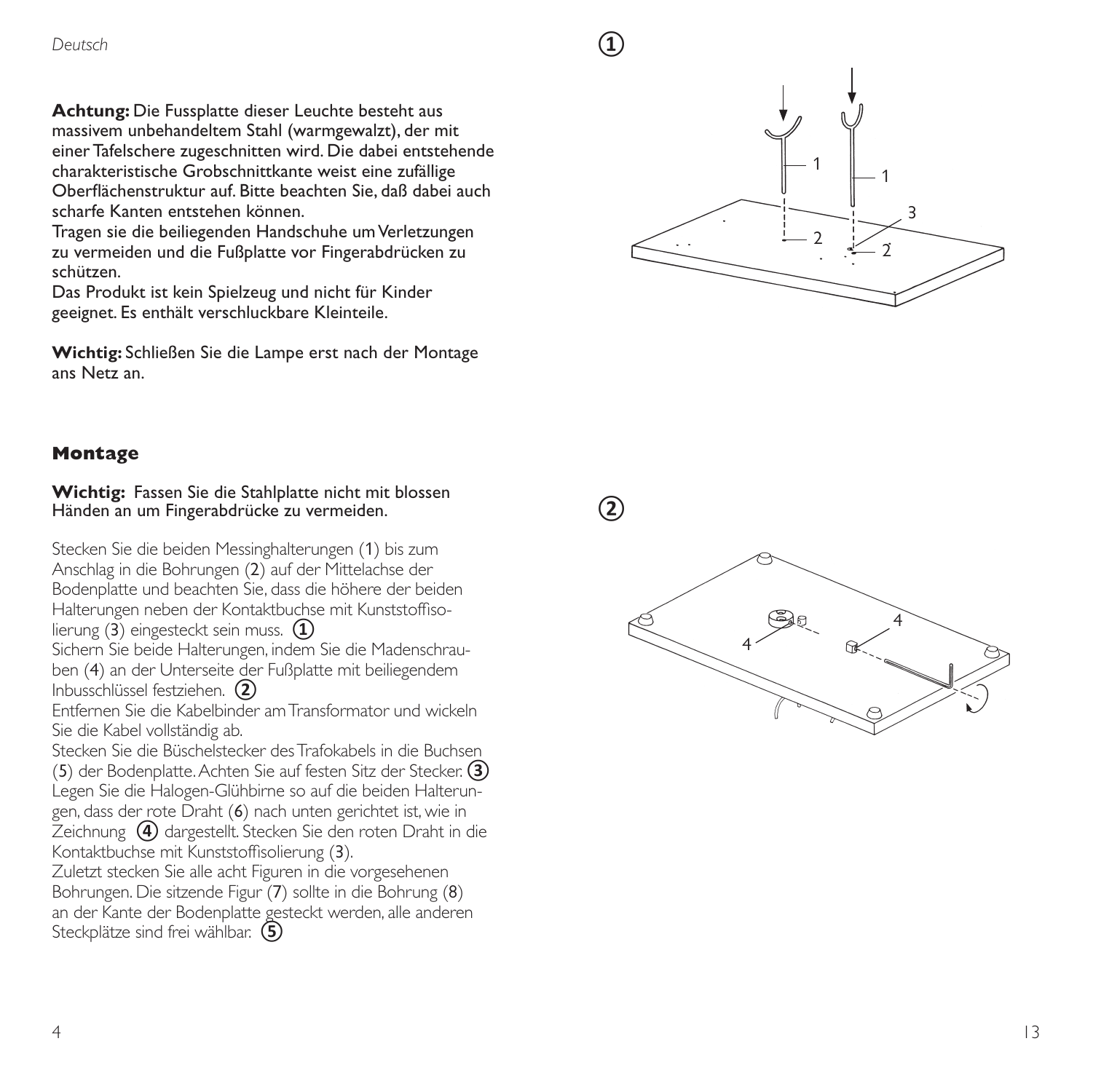#### **Wechsel des Leuchtmittels**

**Achtung:** Die Lampe vom Netz trennen und vollständig abkühlen lassen.

Ziehen Sie den roten Draht ( 6) aus der Buchse ( 3) und wechseln Sie das Leuchtmittel. Stecken Sie den roten Draht des neuen Leuchtmittels bis zum Anschlag in die Kontaktbuchse. **④**

#### **Pfl ege**

Reinigen Sie die Leuchte mit einem Staubwedel oder vorsichtig mit einem trockenen und fusselfreien Tuch. Zur Pflege der Fußplatte die beiliegenden Balistol Tücher verwenden.

### **Technische Daten**

100-240V~, 50/60 Hz., PF 0,9, Sekundär 12V~, 5W LED, 2000-2700K, Sockel E27. Elektronischer Transformator mit Schieberegler. Die Helligkeit der Leuchte lässt sich am Regler des Transformators stufenlos verstellen. Der Dimmer dient zugleich zum Ein-und Ausschalten der Leuchte.

Die Leuchte wird geliefert mit Lichtquelle der Energieklasse G (A-G).

**Wichtig:** Die Leuchtmittel werden exklusiv für die Ingo Maurer GmbH hergestellt und können nur über unseren Webshop oder unsere Händler bezogen werden.



 Ein defektes Vorschaltgerät muss als Elektroschrott entsorgt werden, es darf nicht in den Hausmüll gelangen.

Eventuell notwendige Reparaturen müssen von einer Elektrofachkraft ausgeführt werden.

Bei Schäden, die durch Nichtbeachten dieser Bedienungsanleitung, unsachgemäßer Inbetriebnahme und/oder baulicher Veränderung z.B. durch Fremdbauteile, Handhabung oder Fremdeingriff verursacht werden, erlischt der Garantieanspruch.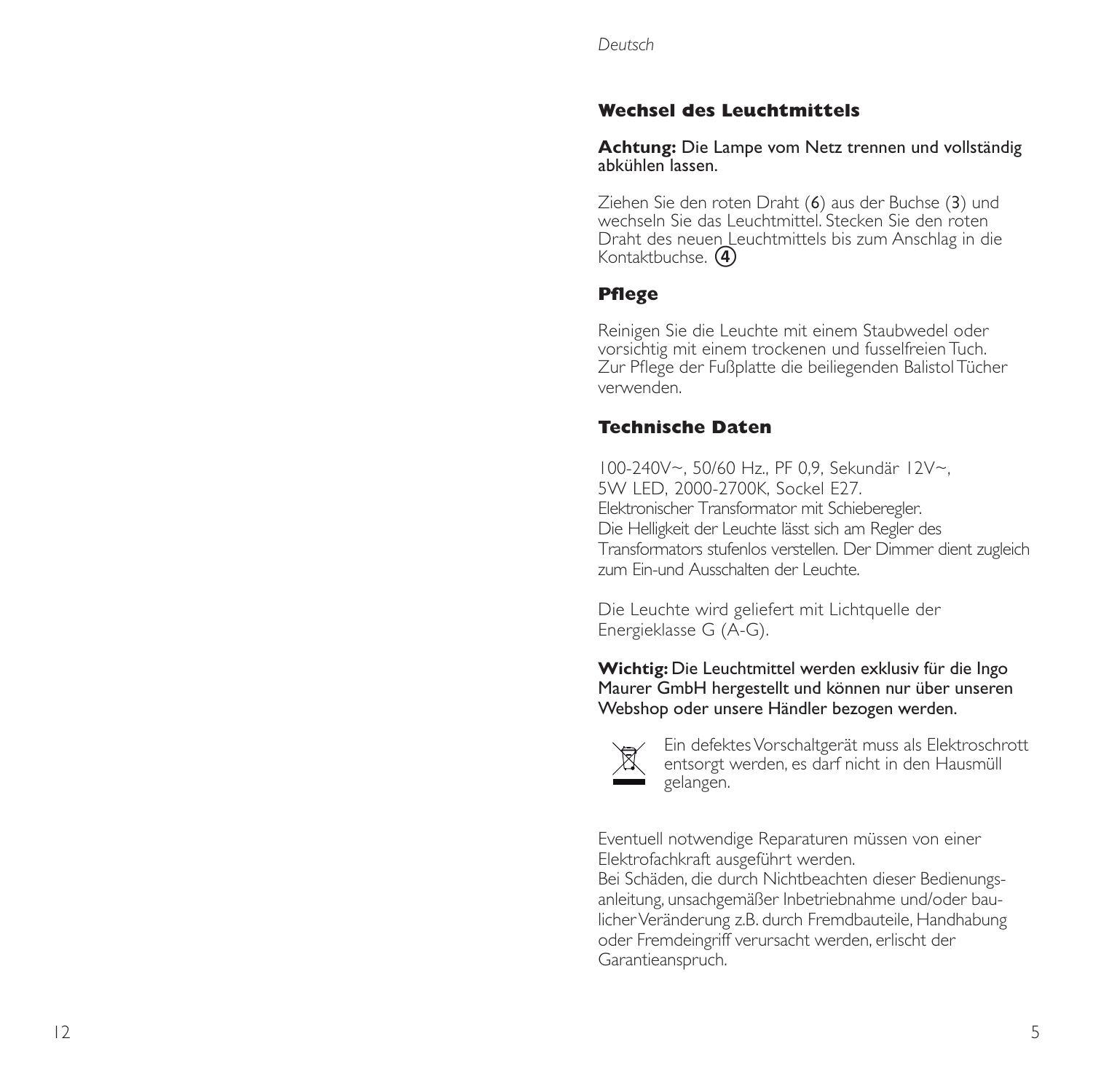**Caution:** The base of this lamp is made of solid untreated (hot-rolled) steel which is cut to shape with a plate shear. The surface structure of the cut edges shows variations; in some cases the edges may be rough or sharp. Please exercise care when handling the lamp base.

Wear the enclosed gloves to avoid injuries and to protect the footplate from fingerprints.

This product is not a toy and is not suitable for children. It contains small parts that could be swallowed.

**Important:** Do not connect the lamp to the power supply until the assembly is completed.

# **Assembly**

#### **Important:** Do not touch the base with bare hands, to prevent finger dots.

Attach the two brass supports (1) by inserting the ends in the drill-holes (2) on the central axis of the base plate and pushing them down until they reach the stop. Please note that the taller of the two supports must be fitted next to the socket with the plastic insulation (3). **①** Secure the supports by using the enclosed Allen key to tighten the grub screws (4) in the underside of the base. **②** Remove the cable ties and unwind the cables completely. Plug the transformer leads into the sockets (5) on the base plate. Ensure that the plugs are firmly inserted. **3** Lay the halogen bulb on the two supports, with the red wire (6) pointing downwards, as shown in fig. (4) Insert the red wire in the socket with the plastic insulation (3). Finally, insert all eight figures in the holes provided. The seated figure  $(7)$  should go in the hole at the corner of the base plate  $(8)$ ; the positioning of the other figures is a matter of individual choice. **⑤**

# **Changing the light bulb**

**Caution:** Allow the lamp to cool down completely.

Estrarre il filo rosso (6) dalla presa (3) e sostitutire la lampadina. Inserire il filo rosso della nuova lampadina fino all'arresto nella presa di contatto. **④**

#### **Manutenzione**

Pulire con uno spolverino oppure cautamente con un panno anti-pelucchi asciutto. Per pulire la base, utilizzare le salviette Ballistol in dotazione.

# **Specifiche tecniche**

100-240V~, 50/60 Hz., PF 0.9, Secondario 12 V~, 5W LED, 2000-2700K, portalampada E27. Trasformatore elettronico con varialuce. La luminosità della lampada può essere regolata tramite il varialuce lineare del trasformatore. Questo cursore serve anche per accendere e spegnere la lampada.

Il dispositivo è viene fornita con lampadinas di classe energetica G (A-G).

**Importante:** Questa lampadina viene prodotta in esclusiva per la Ingo Maurer GmbH e può essere acquistata dal nostro negozio online o i nostri rivenditori autorizzati.



Un lampadine LED o trasformatore difettoso è da conside rare un rifi utto elettrici e non deve essere smalti to con i rifi uti domestici.

Eventuali riparazioni possono essere effettuate esclusivamente da un elettricista.

La garanzia legale e contrattuale per difetti e la responsabilità per danni da prodotti difettosi, decadono in caso di danni o reclami conseguenti all'inosservanza delle istruzioni d'installazione e/o a modifiche strutturali, soprattutto se impiegati componenti non originali.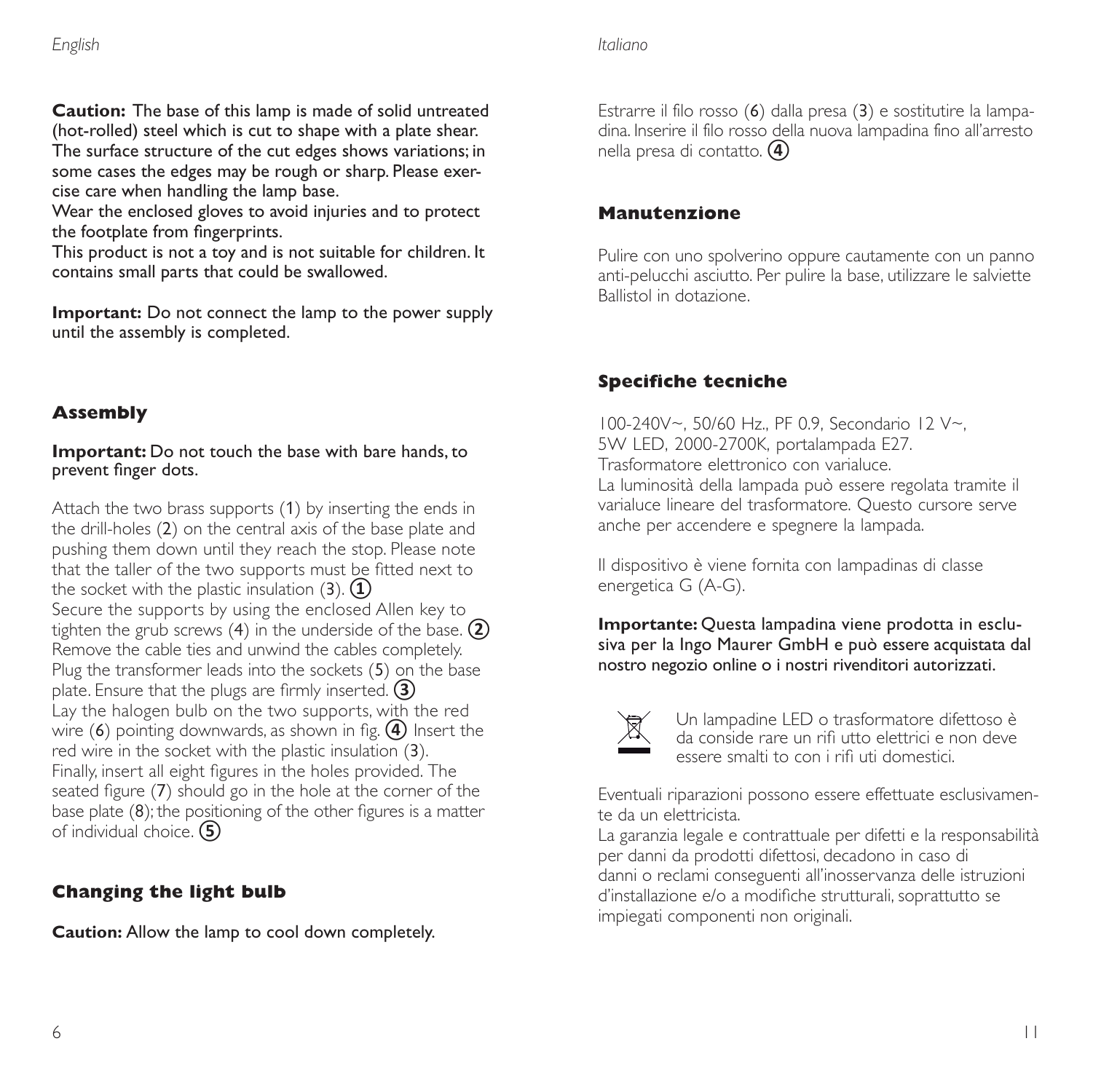**Attenzione:** La piastra base di questa lampada è in acciaio massiccio non trattato (laminato a caldo) tagliato con una cesoia. Il bordo grezzo risultante dall'operazione di taglio mostra una struttura casuale della superficie. Per favore osservate che possono verificarsi anche bordi taglienti. Indossare i guanti in dotazione per evitare lesioni e per proteggere la base dalle impronte digitali.

Questo prodotto non è un giocattolo. Non è adatto a bambini. Contiene parti di piccole dimensioni quindi deglutibili.

**Importante:** Collegare la lampada alla rete solo dopo averla montata.

# **Montaggio**

**Importante:** Non toccare la base in acciaio a mani nude per evitare impronte digitali.

Inserire i due supporti in ottone (1) fino all'arresto nei due fori (2) disposti lungo l'asse centrale della piastra base, facendo attenzione che il supporto più alto sia inserito accanto alla presa di contatto isolata con materiale plastico (3). **①**

Fissare i due supporti stringendo le viti senza testa (4) posizionate sotto la piastra base con la chiave a brugola in dotazione. **②** Rimuovere le fascette per cavi sul trasformatore e svolgere completamente i cavi.

Inserire gli spinotti del cavo del trasformatore nelle prese (5) sotto la piastra base. Fare attenzione che siano correttamente e saldamente inseriti. **③**

Posizionare la lampadina alogena sui due supporti in modo che il filo rosso (6) sia rivolto verso il basso, come mostrato in figura **④**. Inserire il filo rosso nella presa di contatto isolata con materiale plastico (3).

Infine inserire le otto figurine nei fori predisposti. Posizionare la donna seduta (7) nel foro (8) sull'orlo della piastra base; la disposizione delle altre figurine può essere scelta liberamente. **⑤**

# **Sostituzione della lampadina**

**Attenzione:** Far raffreddare completamente la lampada.

*English*

Pull the red wire  $(6)$  out of the socket  $(3)$  and fit the replacement bulb. Push the red wire on the new bulb into the socket until it reaches the stop. **④**

## **Cleaning**

Clean the lamp with a feather duster or  $-$  carefully  $-$  with a dry, lint-free cloth. To clean the base please use the enclosed Ballistol wipes.

### **Technical specifi cation**

100-240V~, 50/60 Hz., PF 0,9, Secondary 12V~, 5W LED, 2000-2700K, socket E27. Electronic transformer with integrated dimmer. The brightness of the light is freely adjustable via the dimm controller on the transformer, which also switches the lamp on and off.

The lamp comes with light source of the energy class G  $(A-G).$ 

**Important:** The LED bulbs are manufactured exclusively for Ingo Maurer GmbH. Replacements are only available from our webshop or authorized retailers.



A defective transformer or LED bulb must be disposed as electronic scrap, it must not get into domestic waste.

Any repairs that may become necessary must be carried out by a qualified electrician.

The legal and contractual warranty for defects and product liability will be void, should the installation instructions not be duly followed or non-original components be employed.